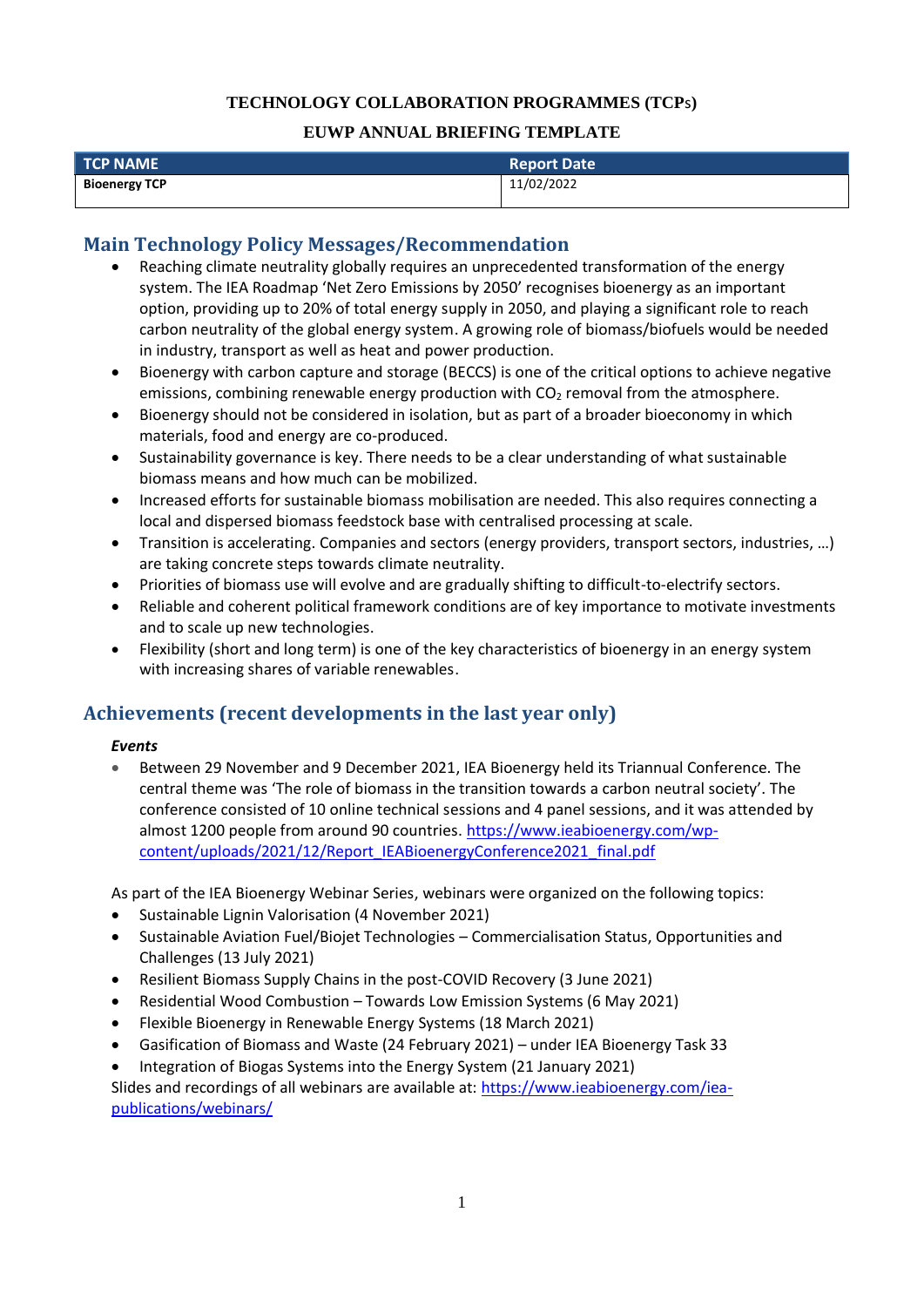### *Publication highlights*

- The **IEA Bioenergy Annual Report 2020** was published in April 2021. In addition to a report from the Executive Committee and a detailed progress report on each of the Tasks, it includes a special feature article 'Technical, ecological and economic assessment of biorefinery cases' prepared by Task 42 - see [https://www.ieabioenergy.com/blog/publications/new-publication-iea-bioenergy](https://www.ieabioenergy.com/blog/publications/new-publication-iea-bioenergy-annual-report-2020/)[annual-report-2020/](https://www.ieabioenergy.com/blog/publications/new-publication-iea-bioenergy-annual-report-2020/)
- Updated **IEA Bioenergy country reports** were released in November 2021, providing a detailed overview of bioenergy implementation in IEA Bioenergy member countries and the role of bioenergy in the national energy mix. In addition to the individual country reports, a summary report was published. This report presents a comparative overview of the results for the different countries for the role of bioenergy in total energy supply (TES), in electricity use, total fuel/heat consumption, and in transport energy consumption - see [https://www.ieabioenergy.com/blog/publications/2021](https://www.ieabioenergy.com/blog/publications/2021-country-reports/) [country-reports/](https://www.ieabioenergy.com/blog/publications/2021-country-reports/)
- In the inter-Task project 'Bioenergy for high temperature heat in industry' a policy report '**Decarbonizing industrial process heat: the role of biomass**' was published in December 2021 – see [https://itp-hightemperatureheat.ieabioenergy.com/publications/decarbonizing-industrial-process](https://itp-hightemperatureheat.ieabioenergy.com/publications/decarbonizing-industrial-process-heat-the-role-of-biomass/)[heat-the-role-of-biomass/](https://itp-hightemperatureheat.ieabioenergy.com/publications/decarbonizing-industrial-process-heat-the-role-of-biomass/)
- In the inter-Task project 'The role of bioenergy in a WB2/SDG world' a report '**Biomass Supply and the Sustainable Development Goals**' was published in September 2021, containing 37 best practice case studies from around the world on how biomass supply chains could be implemented to support bioenergy production while simultaneously contributing to the UN Sustainable Development Goals – se[e https://www.ieabioenergy.com/blog/publications/biomass-supply-chains-and-their](https://www.ieabioenergy.com/blog/publications/biomass-supply-chains-and-their-contribution-to-the-sustainable-development-goals/)[contribution-to-the-sustainable-development-goals/](https://www.ieabioenergy.com/blog/publications/biomass-supply-chains-and-their-contribution-to-the-sustainable-development-goals/)
- In the inter-Task project 'Renewable gas deployment, markets and sustainable trade' a report '**Renewable Gas - Discussion on the State of the Industry and its Future in a Decarbonized World'** was published by Task 37 in November 2021 – see [https://www.ieabioenergy.com/blog/publications/renewable-gas-discussion-on-the-state-of-the](https://www.ieabioenergy.com/blog/publications/renewable-gas-discussion-on-the-state-of-the-industry-and-its-future-in-a-decarbonised-world/)[industry-and-its-future-in-a-decarbonised-world/](https://www.ieabioenergy.com/blog/publications/renewable-gas-discussion-on-the-state-of-the-industry-and-its-future-in-a-decarbonised-world/)
- In the Inter-Task project 'Deployment of BECCUS value chains' a first set of **Bio-CCS case studies** focused on integrating CCS in central biomass based heat and/or power production was published in May 2021 – see [https://www.ieabioenergy.com/blog/publications/deployment-of-bio-ccs-case](https://www.ieabioenergy.com/blog/publications/deployment-of-bio-ccs-case-studies/)[studies/](https://www.ieabioenergy.com/blog/publications/deployment-of-bio-ccs-case-studies/)
- A sample of additional publications/outputs in 2021 from the Tasks include:
	- o Task 33 report: **Emerging Gasification Technologies for Waste & Biomass** see [https://www.ieabioenergy.com/blog/publications/new-publication-emerging-gasification](https://www.ieabioenergy.com/blog/publications/new-publication-emerging-gasification-technologies-for-waste-biomass/)[technologies-for-waste-biomass/](https://www.ieabioenergy.com/blog/publications/new-publication-emerging-gasification-technologies-for-waste-biomass/)
	- o Task 34 scientific paper: **Round Robin results of biomass liquefaction oils** see [https://www.ieabioenergy.com/blog/publications/new-publication-round-robin-results-of](https://www.ieabioenergy.com/blog/publications/new-publication-round-robin-results-of-biomass-liquefaction-oils/)[biomass-liquefaction-oils/](https://www.ieabioenergy.com/blog/publications/new-publication-round-robin-results-of-biomass-liquefaction-oils/)
	- o Task 36 report: **Waste-to-Energy and Social Acceptance: Copenhill WtE plant in Copenhagen** – see [https://www.ieabioenergy.com/blog/publications/new-publication](https://www.ieabioenergy.com/blog/publications/new-publication-waste-to-energy-and-social-acceptance-copenhill-wte-plant-in-copenhagen/)[waste-to-energy-and-social-acceptance-copenhill-wte-plant-in-copenhagen/](https://www.ieabioenergy.com/blog/publications/new-publication-waste-to-energy-and-social-acceptance-copenhill-wte-plant-in-copenhagen/)
	- o Task 37 report: **Potential and utilization of manure to generate biogas in seven countries** se[e https://www.ieabioenergy.com/blog/publications/potential-and-utilization-of-manure](https://www.ieabioenergy.com/blog/publications/potential-and-utilization-of-manure-to-generate-biogas-in-seven-countries/)[to-generate-biogas-in-seven-countries/](https://www.ieabioenergy.com/blog/publications/potential-and-utilization-of-manure-to-generate-biogas-in-seven-countries/)
	- o Task 39 report: **Progress in the Commercialization of Biojet / Sustainable Aviation Fuels: Technologies, potential and challenges** – see [https://www.ieabioenergy.com/blog/publications/progress-in-the-commercialization-of](https://www.ieabioenergy.com/blog/publications/progress-in-the-commercialization-of-biojet-sustainable-aviation-fuels-technologies-potential-and-challenges/)[biojet-sustainable-aviation-fuels-technologies-potential-and-challenges/](https://www.ieabioenergy.com/blog/publications/progress-in-the-commercialization-of-biojet-sustainable-aviation-fuels-technologies-potential-and-challenges/)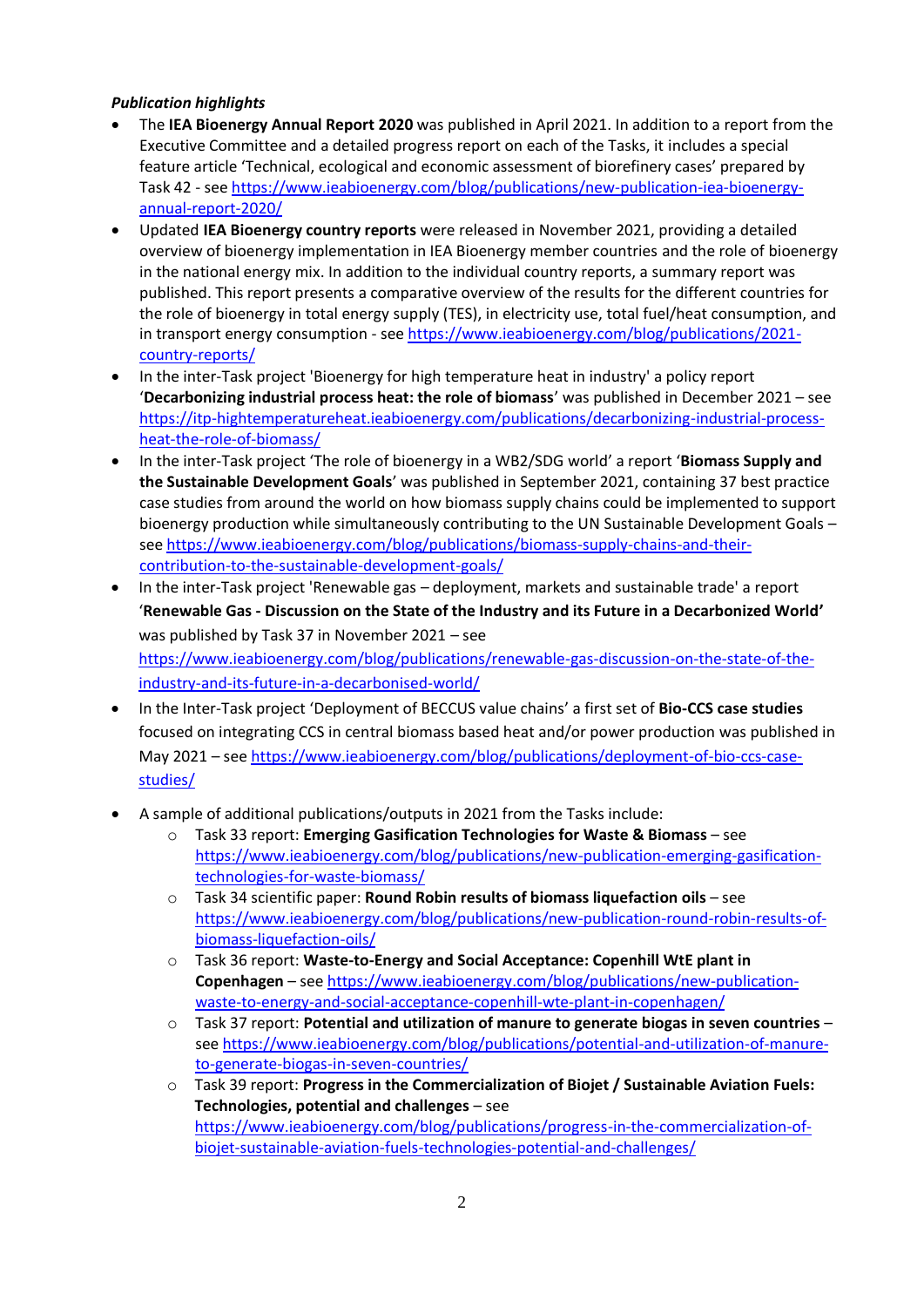- o Task 42 report: **Sustainable Lignin Valorisation** see <https://www.ieabioenergy.com/blog/publications/sustainable-lignin-valorization/>
- o Task 43 scientific paper: **Supply chain resilience during a pandemic – Lessons from the Southeast United States wood-pellet supply chain response to COVID-19** – see [https://www.ieabioenergy.com/blog/publications/supply-chain-resilience-during-a](https://www.ieabioenergy.com/blog/publications/supply-chain-resilience-during-a-pandemic-lessons-from-the-southeast-united-states-wood-pellet-supply-chain-response-to-covid-19/)[pandemic-lessons-from-the-southeast-united-states-wood-pellet-supply-chain-response-to](https://www.ieabioenergy.com/blog/publications/supply-chain-resilience-during-a-pandemic-lessons-from-the-southeast-united-states-wood-pellet-supply-chain-response-to-covid-19/)[covid-19/](https://www.ieabioenergy.com/blog/publications/supply-chain-resilience-during-a-pandemic-lessons-from-the-southeast-united-states-wood-pellet-supply-chain-response-to-covid-19/)
- o Task 44 report: **Technologies for Flexible Bioenergy** see <https://www.ieabioenergy.com/blog/publications/technologies-for-flexible-bioenergy/>
- o Task 45 scientific article: **Applying a science-based systems perspective to dispel misconceptions about climate effects of forest bioenergy** – see [https://www.ieabioenergy.com/blog/publications/applying-a-science-based-systems](https://www.ieabioenergy.com/blog/publications/applying-a-science-based-systems-perspective-to-dispel-misconceptions-about-climate-effects-of-forest-bioenergy/)[perspective-to-dispel-misconceptions-about-climate-effects-of-forest-bioenergy/](https://www.ieabioenergy.com/blog/publications/applying-a-science-based-systems-perspective-to-dispel-misconceptions-about-climate-effects-of-forest-bioenergy/)

# **Outlook to the Future (optional)**

- The Executive Committee approved the work programme for new triennium (2022-2024), comprising eleven active 3-year Tasks.
- Turkey has been invited by the ExCo to join the TCP. The necessary approval procedures are currently being completed by the relevant government entities.
- Discussions are on-going with the U.S. Grains Council regarding their possible engagement in IEA Bioenergy Task 39 (Biofuels to Decarbonize Transport) as a Limited Sponsor.

# **Dissemination and publications (other than ExCo meetings and workshops included below)**

- Over the last year through the engagement with ETA Florence, IEA Bioenergy outreach has significantly improved as measured by social media indicators.
- With the support of ETA Florence, after launching a redesigned website along with a new brand identity and logo in May 2020, IEA Bioenergy is in the process of revamping the Task web-sites.
- A contract has been awarded to a Communications Specialist (MFM [Menschen für Medien\) t](https://www.menschen-fuer-medien.de/en)o further improve the dissemination of IEA Bioenergy outputs and increase the impact of our efforts.
- The IEA Bioenergy quarterly Newsletter is distributed electronically to 4,500 recipients.
- IEA Bioenergy has an ongoing programme of bi-monthly webinars (see [http://www.ieabioenergy.com/iea-publications/webinars/\)](http://www.ieabioenergy.com/iea-publications/webinars/), with around 300 unique participants; the most recent webinar addressed *Integration of Biogas Systems into the Energy System'* – see [https://www.ieabioenergy.com/blog/publications/iea-bioenergy-webinar-integration-of-biogas](https://www.ieabioenergy.com/blog/publications/iea-bioenergy-webinar-integration-of-biogas-systems-into-the-energy-system/)[systems-into-the-energy-system/](https://www.ieabioenergy.com/blog/publications/iea-bioenergy-webinar-integration-of-biogas-systems-into-the-energy-system/)
- 2-page summaries of recent Task reports, as well as key messages are published on the IEA Bioenergy website.
- Reports and workshop announcements are actively distributed through the IEA Bioenergy Twitter and LinkedIn accounts.
- Also see list of published reports under "Achievements" above.
- A contract has been awarded to BEST Bioenergy and Sustainable Technologies GmbH to undertake an overhaul of the 2009 bioenergy report *'*Bioenergy – a sustainable and reliable energy source: A review of status and prospects*'*. The review, which will be published in 2022, will place the transformation of bioenergy towards a future sustainable use at its centre. While primarily directed at policy and decision makers, it will also be an authoritative reference for a broad stakeholder audience.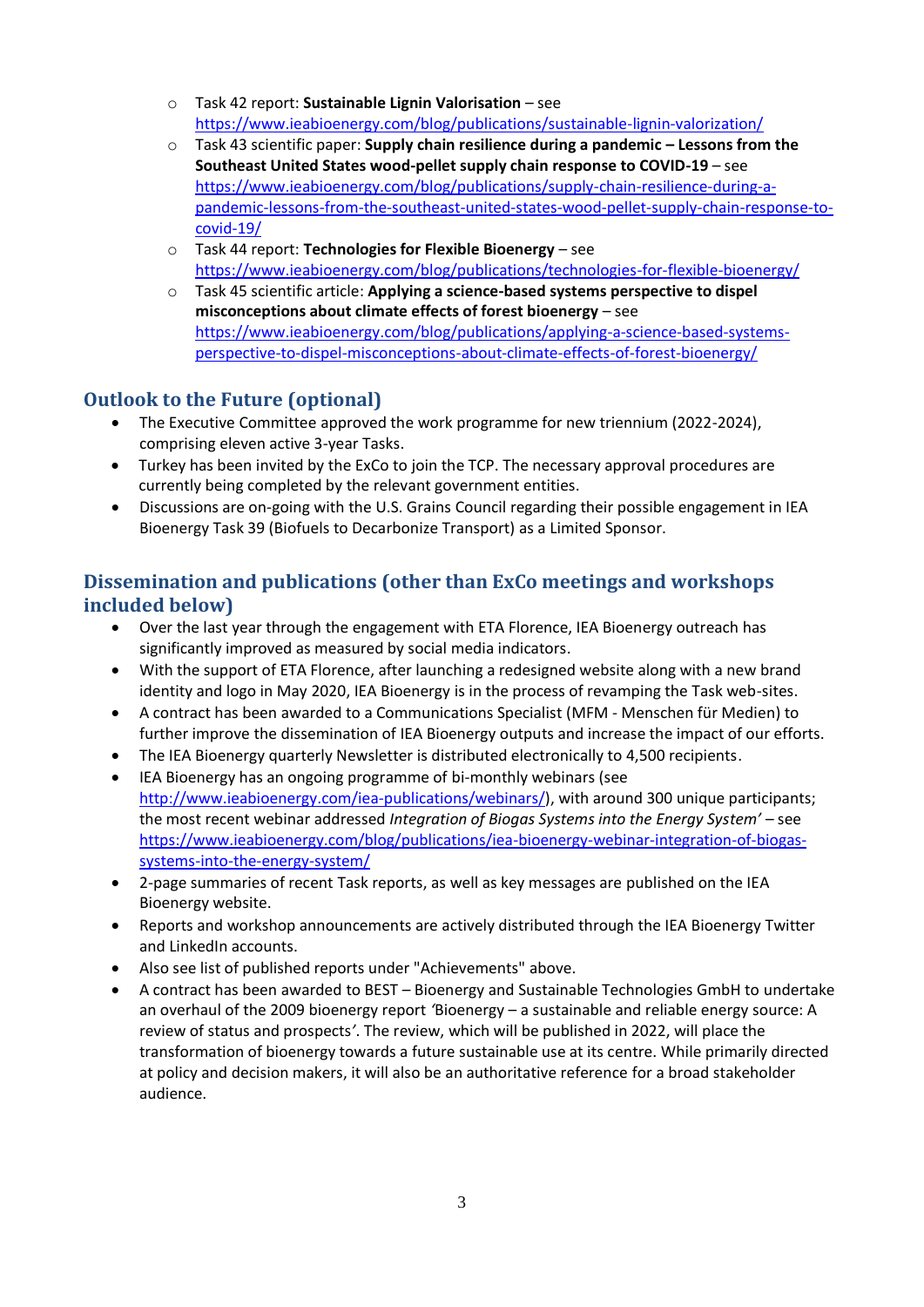# **Collaboration and Co-operation**

#### **Other IEA network TCPs and co-ordination groups**

- $\circ$  IEA Bioenergy and the Biofuture Platform finalised a Memorandum of Understanding (MOU) to facilitate collaboration, which was approved by the Executive Committee.
- o Through the Tasks, IEA Bioenergy has existing engagement with several other TCPs AMF, IETS, CCC, GHG, ETSAP, DHC, and Combustion.
- $\circ$  Together with the AMF TCP, IEA Bioenergy organized sectoral discussion on e-fuels (in connection with the Universal TCP meeting).
- o IEA Bioenergy held two online meetings with the Hydrogen TCP to exchange information and discuss synergies, especially in relation to the work of Task 33 (Gasification of biogenic residue and its applications) and in the context of a Task 41 project on Renewable Gas – Hydrogen in the grid.
- o The Technical Coordinator of IEA Bioenergy joined the Sectoral Group Discussion organized by the IETS TCP.
- o IEA Bioenergy has an MoU with FAO.
- $\circ$  IEA Bioenergy is collaborating with GBEP on biomass sustainability through Tasks 45 and Task 40. IEA Bioenergy is also involved in GBEP Activity Group 7 on 'Biogas' through Task 37 and in Activity Group 8 on 'Advanced Liquid Biofuels' through Task 39.
- o IEA Bioenergy and IRENA have agreed to review outputs from each other's work programmes and potentially cooperate in future joint activities.

#### **IEA secretariat**

- o IEA Bioenergy, particularly through the Technical Coordinator, has provided input to a number of IEA initiatives such as:
	- Review of the IEA report on Low Carbon Fuels, the GFEI (Global Fuel Economy Initiative) report and the IEA Renewables 2021 report.
	- Input to the 'Today in the Lab Tomorrow in Energy' initiative.
	- Participation in the GREET+ Extension project.
	- Participation in meetings of the Transport Coordination Group.
	- Participation in the Universal TCP meeting.

### **Membership**

• There are 26 contracting parties in the Bioenergy TCP.

### **Management**

- The last Executive Committee meeting, ExCo88, was held as a virtual meeting on 11-14 October 2021.
- The next Executive Committee meeting, ExCo89, will be held as a Virtual meeting on 16-19 May 2022. A virtual, ExCo89 workshop will be organized as well.
- A new term of the IEA Bioenergy TCP has been approved and runs to the 28<sup>th</sup> February 2025.
- A draft revised text of the IEA Bioenergy Implementing Agreement was prepared by the IEA Office of Legal Counsel and is currently being reviewed by the Executive Committee.
- The current triennium for the Tasks under the IEA Bioenergy TCP started on the 1<sup>st</sup> January 2022 and runs to the 31<sup>st</sup> December 2024.

(include additional detail if desired)

- The Executive Committee approved the appointment of Paul Bennett as Chair and Dina Bacovsky and Sandra Hermle as Vice-chairs for 2022.
- The Executive Committee elected a new Secretary, Andrea Rossi, for the new triennium (2022-2024).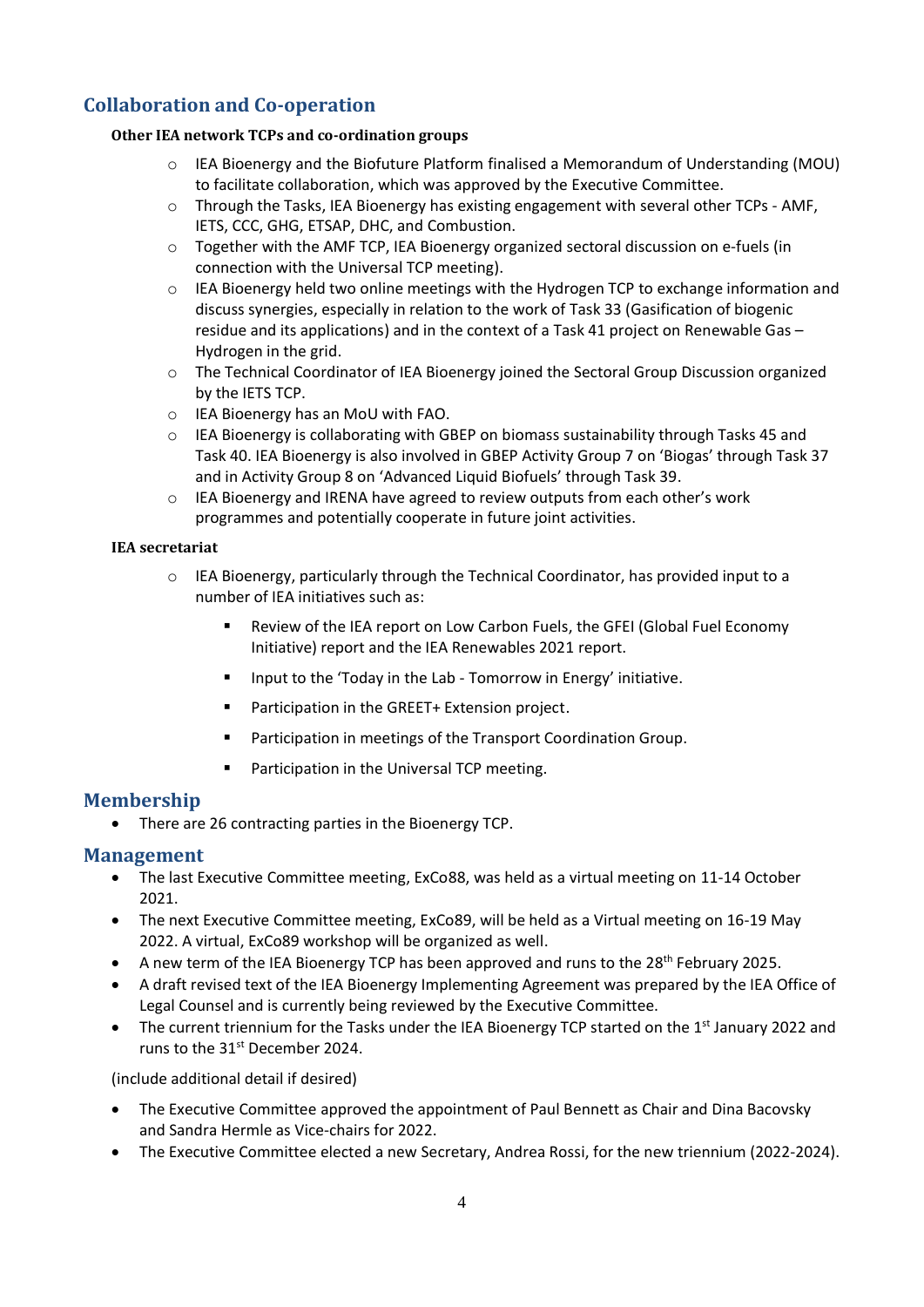- The contract of the Technical Coordinator, Luc Pelkmans, was renewed until the end of the new triennium (i.e. December 2024).
- The Core Team (Chair, Vice-chairs, Technical Coordinator, Past Chair, Head of the Communication Team and Secretary) hold a teleconference on a monthly basis to discuss general management of the TCP.
- In the interest of improving our outreach, a Communications Committee holds a teleconference once a month.
- IEA Bioenergy has engaged the services of a major Communications Specialist to improve the dissemination of outputs and impact of our efforts.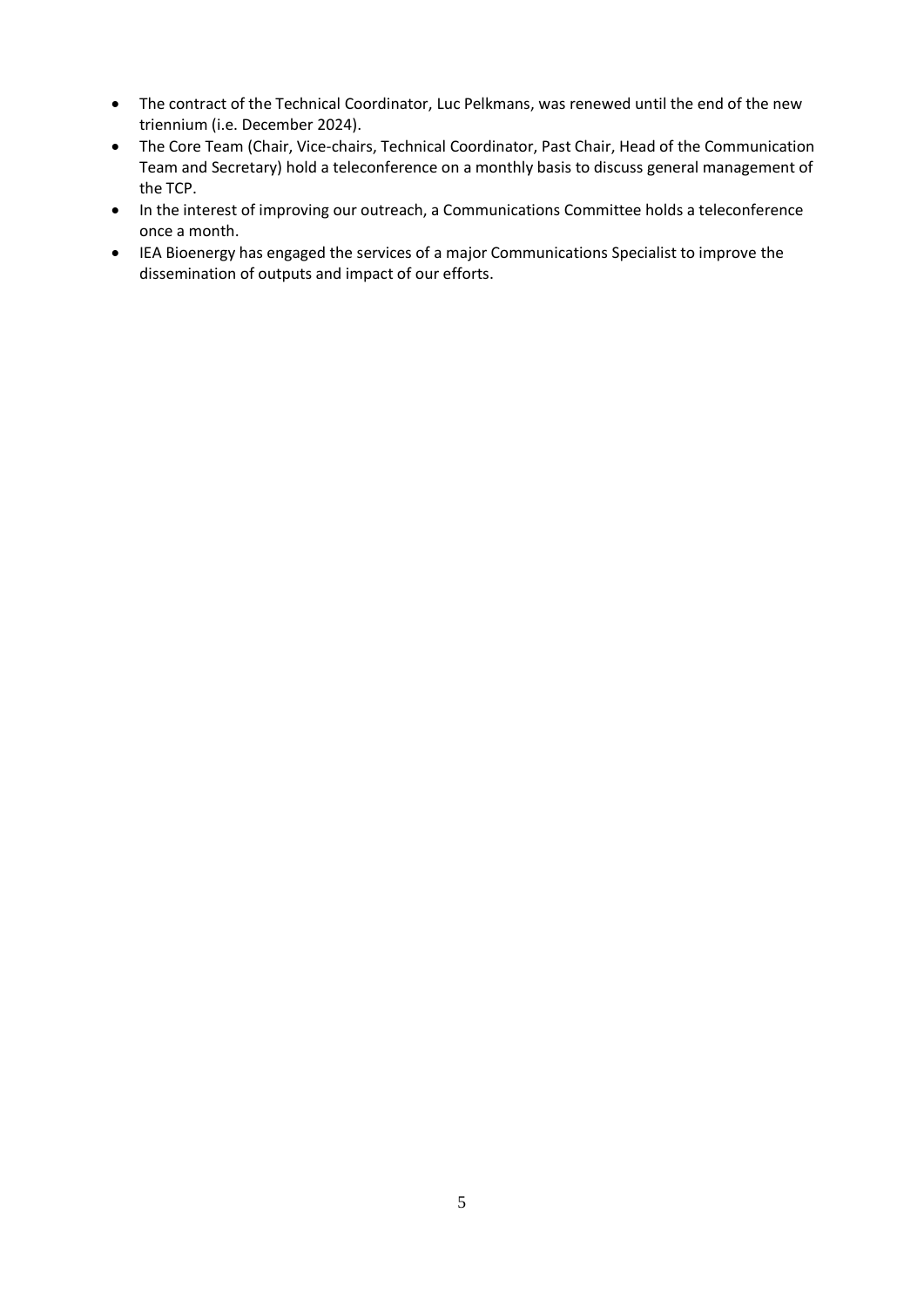#### **MEETINGS OR WORKSHOPS**

| <b>Latest ExCo meetings</b> |                              | <b>Future ExCo meetings</b> |                          |               |                 |
|-----------------------------|------------------------------|-----------------------------|--------------------------|---------------|-----------------|
| Place                       | Date                         | Place                       | Date                     | Place         | Date            |
| Virtual meeting             | $11 - 14$<br>October<br>2021 | Virtual meeting             | $16 - 19$<br>May<br>2022 | Austria (tbc) | Oct/Nov<br>2022 |
|                             |                              |                             |                          |               |                 |

## **FUTURE ANNEX OR TASK MEETINGS – Note: Due to Covid-19 travel restrictions Tasks currently hold online meetings on a regular basis. Physical meetings may be considered for the second half of 2022.**

| Annex/Task                                       | Place          | <b>Date</b> |
|--------------------------------------------------|----------------|-------------|
| Task 32 - Biomass Combustion & Co-firing         | See note above |             |
| Task 33 - Gasification of Biomass and Waste      | See note above |             |
| Task 34 - Direct Thermochemical Liquefaction     | See note above |             |
| Task 36 - Material and Energy valorisation of    | See note above |             |
| waste in a Circular Economy                      |                |             |
| Task 37 - Energy from Biogas                     | See note above |             |
| Task 39 - Commercialising Conventional and       | See note above |             |
| Advanced Transport Biofuels from Biomass and     |                |             |
| <b>Other Renewable Feedstocks</b>                |                |             |
| Task 40 - Deployment of biobased value chains    | See note above |             |
| Task 42 - Biorefining in a Circular economy      | See note above |             |
| Task 43 - Sustainable biomass supply integration | See note above |             |
| for bioenergy within the broader bioeconomy      |                |             |
| Task 44 - Flexible bioenergy and system          | See note above |             |
| integration                                      |                |             |
| Task 45 - Climate and sustainability effects of  | See note above |             |
| bioenergy within the broader bioeconomy          |                |             |

### **CLOSED ANNEXES**

| <b>Name</b> | Objectives /<br>key<br>deliverables | Launch/end dates | Participants | <b>Key learnings</b> |
|-------------|-------------------------------------|------------------|--------------|----------------------|
|             |                                     |                  |              |                      |